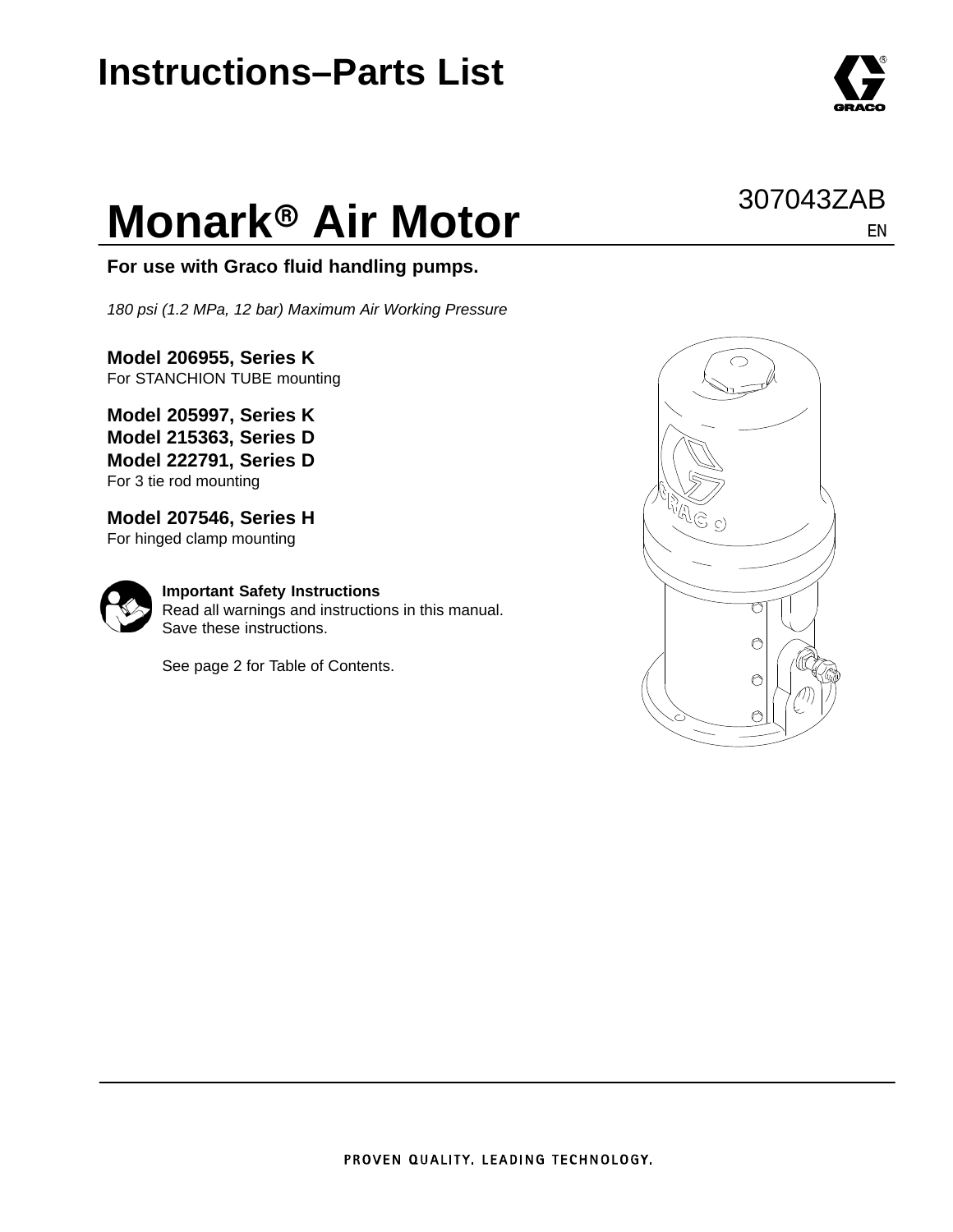## **Table of Contents**

| Parts Drawings and Lists              |  |
|---------------------------------------|--|
|                                       |  |
|                                       |  |
| Models 205997, 215363, and 222791  14 |  |
|                                       |  |
|                                       |  |
|                                       |  |
|                                       |  |
| Graco Standard Warranty  18           |  |
|                                       |  |
|                                       |  |

## **Symbols**

**Warning Symbol**

### **WARNING**

This symbol alerts you to the possibility of serious injury or death if you do not follow the instructions.

### **Caution Symbol**

### **A CAUTION**

This symbol alerts you to the possibility of damage to or destruction of equipment if you do not follow the instructions.

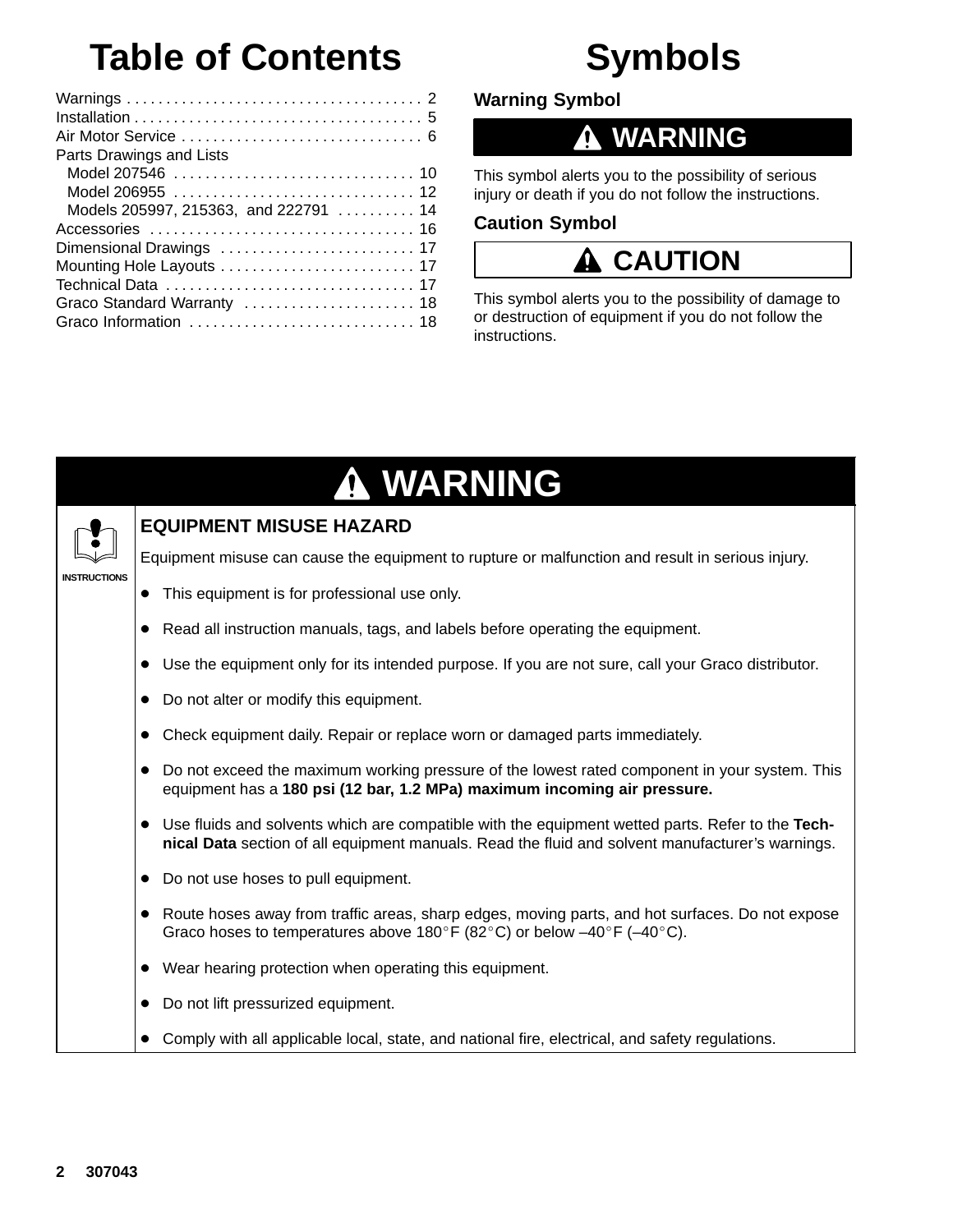### **WARNING N**

### **SKIN INJECTION HAZARD**

Spray from the gun/dispensing valve, leaks or ruptured components can inject fluid into your body and cause extremely serious injury, including the need for amputation. Fluid splashed in the eyes or on the skin can also cause serious injury.



- $\bullet$  Fluid injected into the skin might look like just a cut, but it is a serious injury. **Get immediate surgical treatment.**
- Do not point the gun/valve at anyone or at any part of the body.
- $\bullet$ Do not put your hand or fingers over the spray tip/nozzle.
- $\bullet$ Do not stop or deflect leaks with your hand, body, glove or rag.
- $\bullet$ Do not "blow back" fluid; this is not an air spray system.
- $\bullet$ Always have the tip guard and the trigger guard on the gun/valve when spraying.
- $\bullet$ Check the gun diffuser operation weekly. Refer to the gun manual.
- $\bullet$ Be sure the gun trigger safety operates before spraying.
- $\bullet$ Lock the gun trigger safety when you stop spraying.
- $\bullet$  Follow the **Pressure Relief Procedure** on page 6 if the spray tip/nozzle clogs and before cleaning, checking or servicing the equipment.
- $\bullet$ Tighten all fluid connections before operating the equipment.
- $\bullet$  Check the hoses, tubes, and couplings daily. Replace worn or damaged parts immediately. Do not repair high pressure couplings; you must replace the entire hose.
- $\bullet$  Use only Graco approved hoses. Do not remove the spring guard that is used to help protect the hose from rupture caused by kinks or bends near the couplings.

| Y<br>$\sqrt{2}$<br>ي ا |
|------------------------|
|------------------------|

#### **MOVING PARTS HAZARD**

Moving parts, such as the air motor piston, can pinch or amputate your fingers.

- Keep clear of all moving parts when starting or operating the pump.
- $\bullet$  Before servicing the equipment, follow the **Pressure Relief Procedure** on page 6 to prevent the equipment from starting unexpectedly.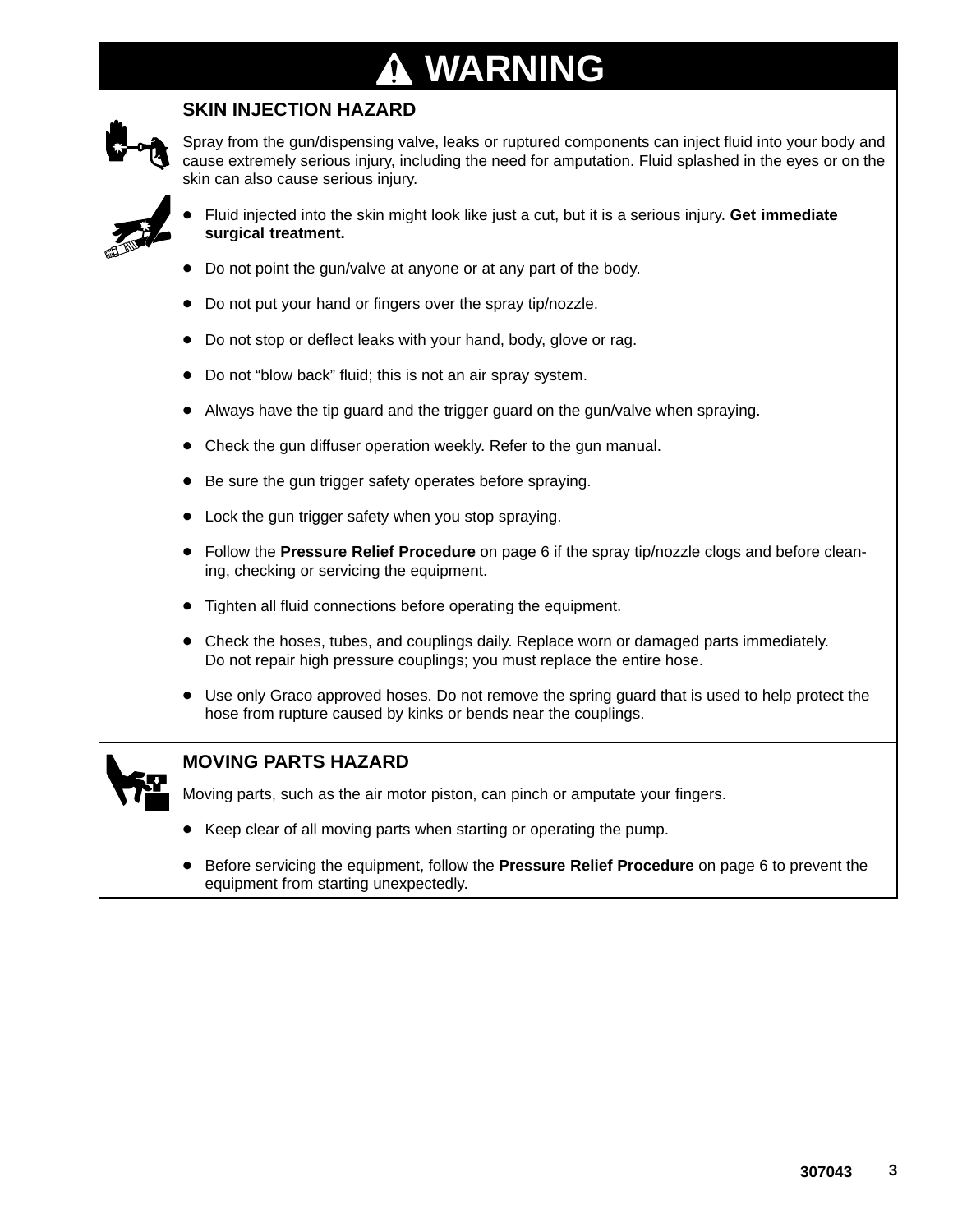### **WARNING** T



### **FIRE AND EXPLOSION HAZARD**

Improper grounding, poor ventilation, open flames or sparks can cause a hazardous condition and result in a fire or explosion and serious injury.

- **•** Ground the equipment and the object being sprayed. Refer to Grounding on page 5.
- If there is any static sparking or you feel an electric shock while using this equipment, **stop spraying/dispensing immediately.** Do not use the equipment until you identify and correct the problem.
- Provide fresh air ventilation to avoid the buildup of flammable fumes from solvents or the fluid being sprayed/dispensed.
- Keep the spray/dispense area free of debris, including solvent, rags, and gasoline.
- Electrically disconnect all equipment in the spray/dispense area.
- Extinguish all open flames or pilot lights in the spray/dispense area.
- Do not smoke in the spray/dispense area.
- Do not turn on or off any light switch in the spray/dispense area while operating or if fumes are present.
- Do not operate a gasoline engine in the spray/dispense area.



#### **TOXIC FLUID HAZARD**

Hazardous fluid or toxic fumes can cause serious injury or death if splashed in the eyes or on the skin, inhaled, or swallowed.

- Know the specific hazards of the fluid you are using.
- Store hazardous fluid in an approved container. Dispose of hazardous fluid according to all local, state and national guidelines.
- Always wear protective eyewear, gloves, clothing and respirator as recommended by the fluid and solvent manufacturer.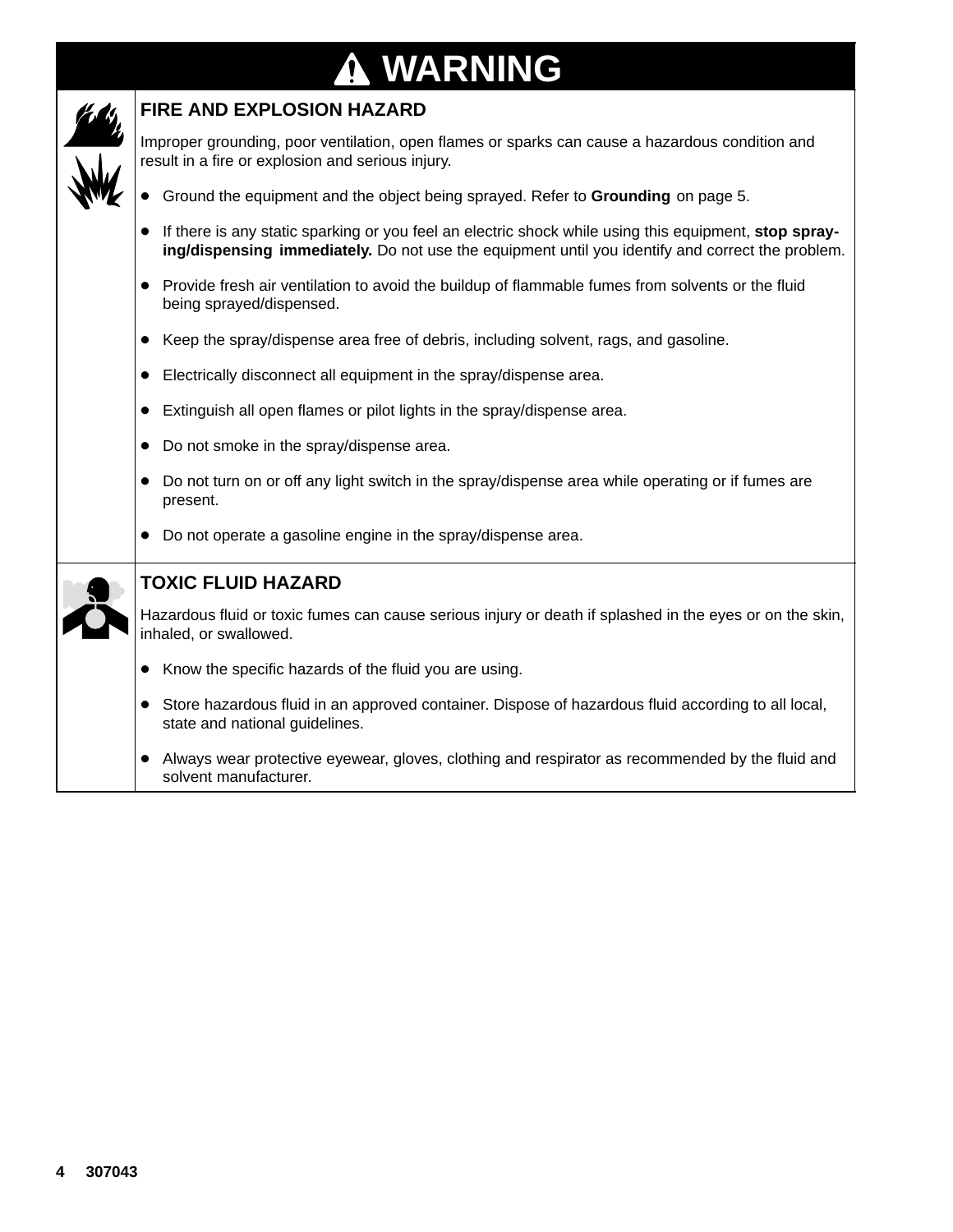## **Installation**

### **Grounding**

### **WARNING**



**FIRE AND EXPLOSION HAZARD** Before operating the pump, ground the system as explained below. Also read the section **FIRE AND EXPLOSION HAZARD** on page 4.

Proper grounding is an essential part of maintaining a safe system.

To reduce the risk of static sparking, ground the pump. Check your local electrical code for detailed grounding instructions for your area and type of equipment. Be sure to ground all of this equipment:

- 1. *Pump:* use a ground wire and clamp as shown in Fig. 1.
- 2. *Air and fluid hoses:* use only electrically conductive hoses.
- 3. *Air compressor:* follow manufacturer's recommendations.
- 4. *Fluid supply container:* according to local code.

5. *To maintain grounding continuity when flushing or relieving pressure,* always hold a metal part of the gun/valve firmly to the side of a grounded metal pail, then trigger the gun/valve.

### **To ground the pump:**

To ground the pump**,** loosen the grounding lug locknut (W) and washer  $(X)$ . Insert one end of a 12 ga  $(1.5)$  $mm<sup>2</sup>$ ) minimum ground wire (Y) into the slot in lug (Z) and tighten the locknut securely. Connect the other end of the wire to a true earth ground. Order 222011, Ground Wire and Clamp.

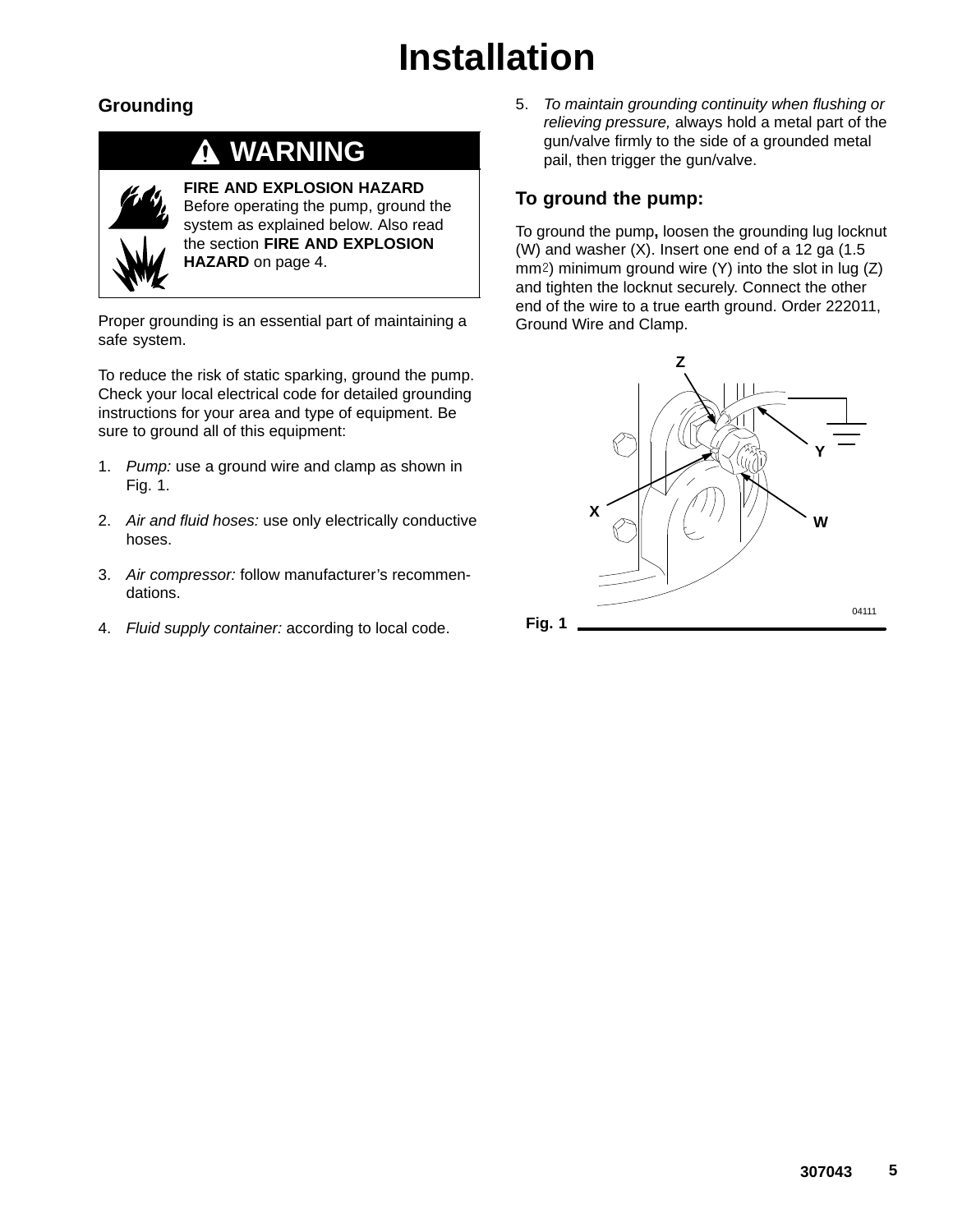### **Pressure Relief Procedure**

### **WARNING**



#### **SKIN INJECTION HAZARD**

The system pressure must be manually relieved to prevent the system from

starting or spraying/dispensing accidentally. Fluid under high pressure can be injected through the skin and cause serious injury. To reduce the risk of an injury from injection, splashing fluid, or moving parts, follow the **Pressure Relief Procedure** whenever you:

- $\bullet$ are instructed to relieve the pressure,
- $\bullet$ stop spraying/dispensing,
- $\bullet$ check or service any of the system equipment,
- $\bullet$ or install or clean the spray tip/nozzle.
- 1. Close the pump air regulator and the bleed-type master air valve (required in your system).
- 2. Hold a metal part of the spray gun/dispensing valve firmly to a grounded metal waste container and trigger the gun/valve to relieve the fluid pressure.

### **Before You Start**

- $\bullet$  Be sure you have all necessary parts on hand. **Air Motor Repair Kit 206728** includes repair parts for the motor. Use all the parts in the kit for the best results. Parts included in the kit are marked with an asterisk, for example (19\*), in the text and drawings. See **Parts List** on pages 10 – 14.
- $\bullet$  For best results keep parts marked with one asterisk on hand to reduce down time.
- $\bullet$  Two accessory tools should be used: **Padded Pliers, 207579,** are used to grip the trip rod without damaging its surface, and a **0.145-in. (3.7 mm) Gauge, 171818**, is used to assure the proper clearance between the poppets and the piston.

### **Disassembly**

1. Flush the pump.

### **WARNING**

To reduce the risk of serious injury whenever you are instructed to relieve pressure, always follow the **Pressure Relief Procedure** above.

- 2. **Relieve the pressure.**
- 3. Remove the pump according to the instructions in the pump manual.
- 4. Place the air motor base (F) in a vise with the air motor up.
- 5. Loosen the cap nut (B). Pull up the cap nut, grip the trip rod (C) with the padded pliers, and screw the cap nut off of the rod.

### **A CAUTION**

Do not damage the plated surface of the trip rod (C). Damaging the surface of the trip rod can result in erratic air motor operation. Use the special padded pliers 207579 to grasp the rod.

6. Remove the six screws (D) holding the cylinder (E) to the base (F). Carefully pull the cylinder straight up off of the piston assembly (G).

### **CAUTION**

To avoid damaging the cylinder wall, lift the cylinder straight up off of the piston. Never tilt the cylinder as it is being removed.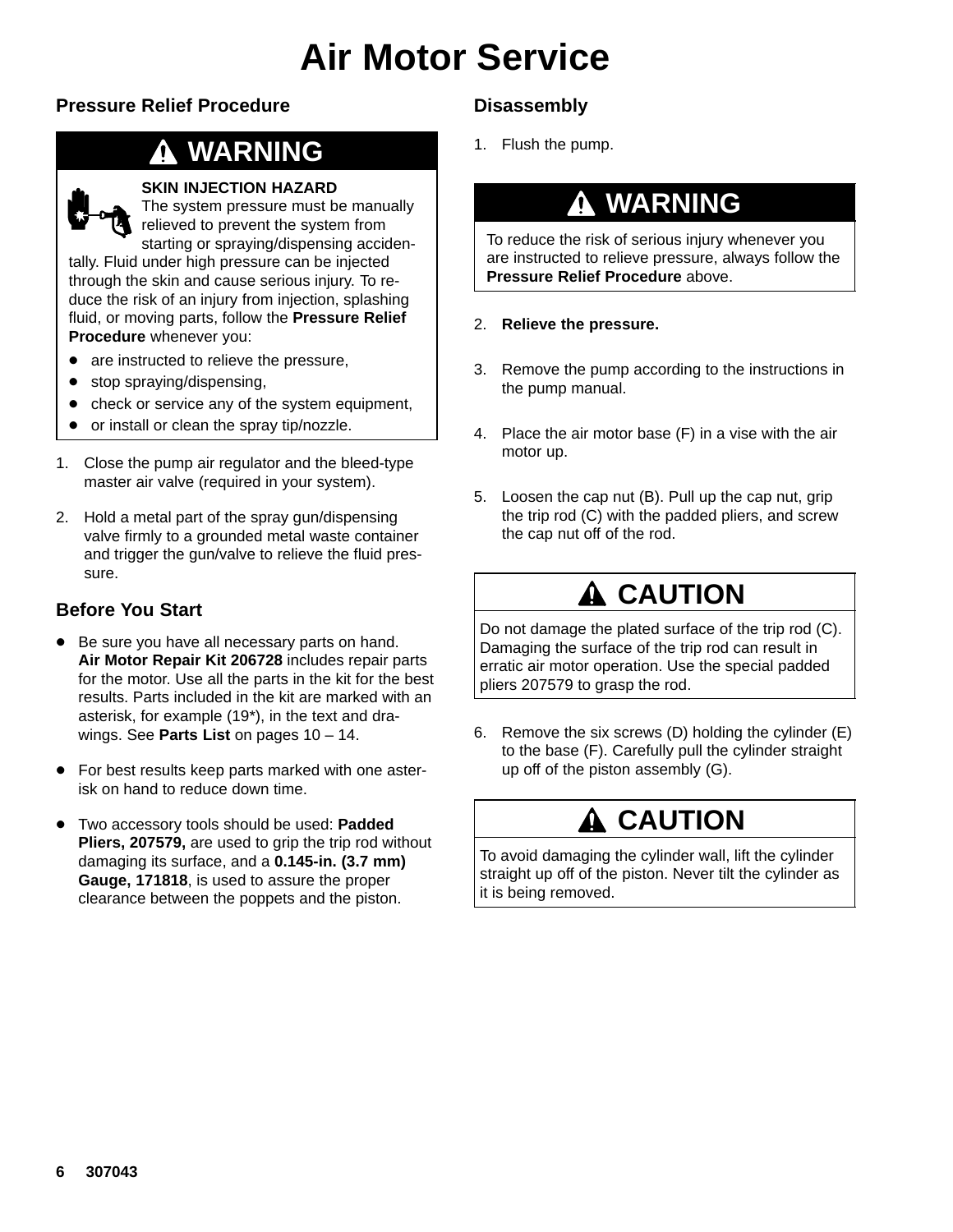- 7. Pull the piston assembly (G) from the air motor base (F), and set it aside.
- 8. Remove the bearing housing assembly (26 or 27) for all Models except Model 206955. Remove and wipe the seat clean with a cloth. For model 206955, remove retainer ring (3) and bearing (4). Remove seal (2, 27 or 28).
- 9. Remove the base from the vise, and set it upright on the workbench.
- 10. Place the piston rod flats in a vise.



11. Use a screwdriver to push down on the trip rod yoke (O), and snap the toggles down. See Fig. 3.

### **WARNING**



#### **MOVING PARTS HAZARD**

To reduce the risk of pinching or amputating your fingers, keep your fingers clear of the toggle assemblies when you are snapping the toggles (U in Fig. 3 ) up or down.

12. *In this step, while you are prying with the screwdriver with one hand, cover the toggle assemblies with your other hand so as to catch the springloaded toggle assemblies when they snap out of the lugs.* Place the tip of a screwdriver into the piston between the piston lugs (P) below the pivot pins (Q) on the toggles, pry up with the screwdriver handle to compress the springs on the toggle assembly (U) up and away from the piston lugs, and remove the parts. See Fig. 3.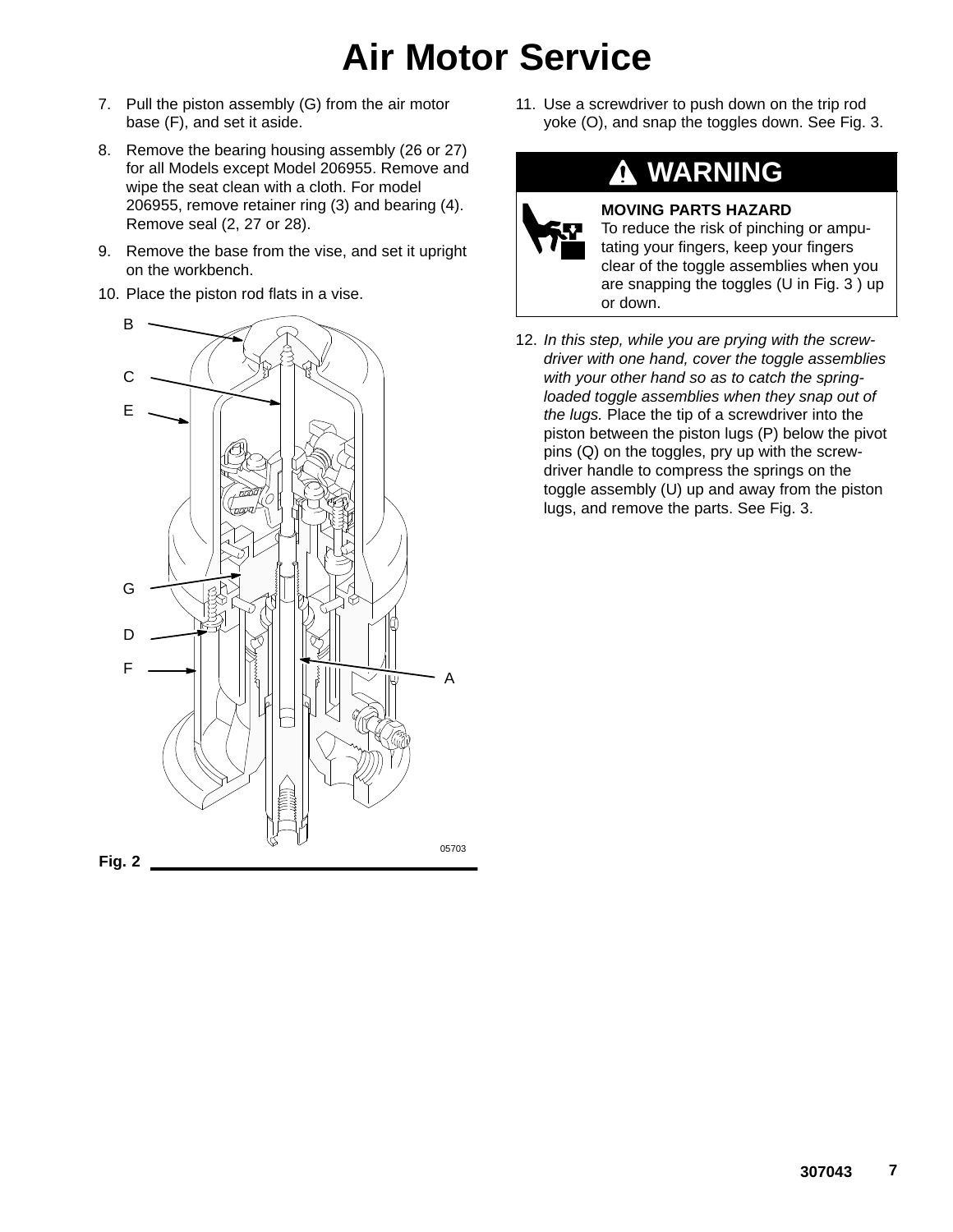- 13. Straighten the lockwires (L\*) and remove them from the upper valve nuts (J\*). Screw the upper valve nuts off. Remove the trip rod yoke (O), actuator (V), and trip rod (C).
- 14. Unscrew the bottom valve nuts  $(K^*)$ , and remove the poppets (N\*). Make sure the valve bar spring clips (W) are not worn or damaged and that they properly guide the actuator (V).
- 15. Remove the exhaust valve poppets (M) by cutting them with a side cutter, then pull them out of the actuator (V).
- 16. Remove piston o-ring (Z) and internal base o-ring (15\* or 19\*). Inspect o-rings.
- 17. Clean all the parts carefully in a compatible solvent and inspect them for wear or damage. Use all the repair kit parts during reassembly, and replace other parts as necessary.
- 18. Check the surfaces of the piston, piston rod, and cylinder wall for scratches or wear. A scored rod will cause premature packing wear and leaking.

#### **Reassembly**

- 1. Place the piston rod (A) flats in the vise with the air motor up.
- 2. Pull the exhaust valve poppets (M\*) into the valve actuator (V), and clip off the top parts of the poppets (shown with dotted lines in the **Cutaway View** in Fig. 3).
- 3. Install the grommets  $(Y^*)$  in the actuator  $(V)$ , place the inlet valve poppets (N\*) in the piston, and thread the bottom valve nuts (K\*) onto the inlet valve poppets until there are a few threads left before the threads run out.

**NOTE:** If you thread the valve nuts too far down onto the poppets, they will run off of the threaded part of the poppets.

- 4. Place the actuator (V) in the yoke (O) and insert the trip rod (C) through them. Thread a 5/16–18 unc nut on the trip rod to prevent it from sliding into the piston when assembling. Grease the trip rod/actuator/yoke assembly heavily and place into the piston with the inlet valve poppets (N\*) going through the grommets (Y\*).
- 5. Thread the top valve nuts  $(J^*)$  onto the inlet valve poppets (N\*) until one thread of the inlet valve poppets is exposed above the valve nuts.

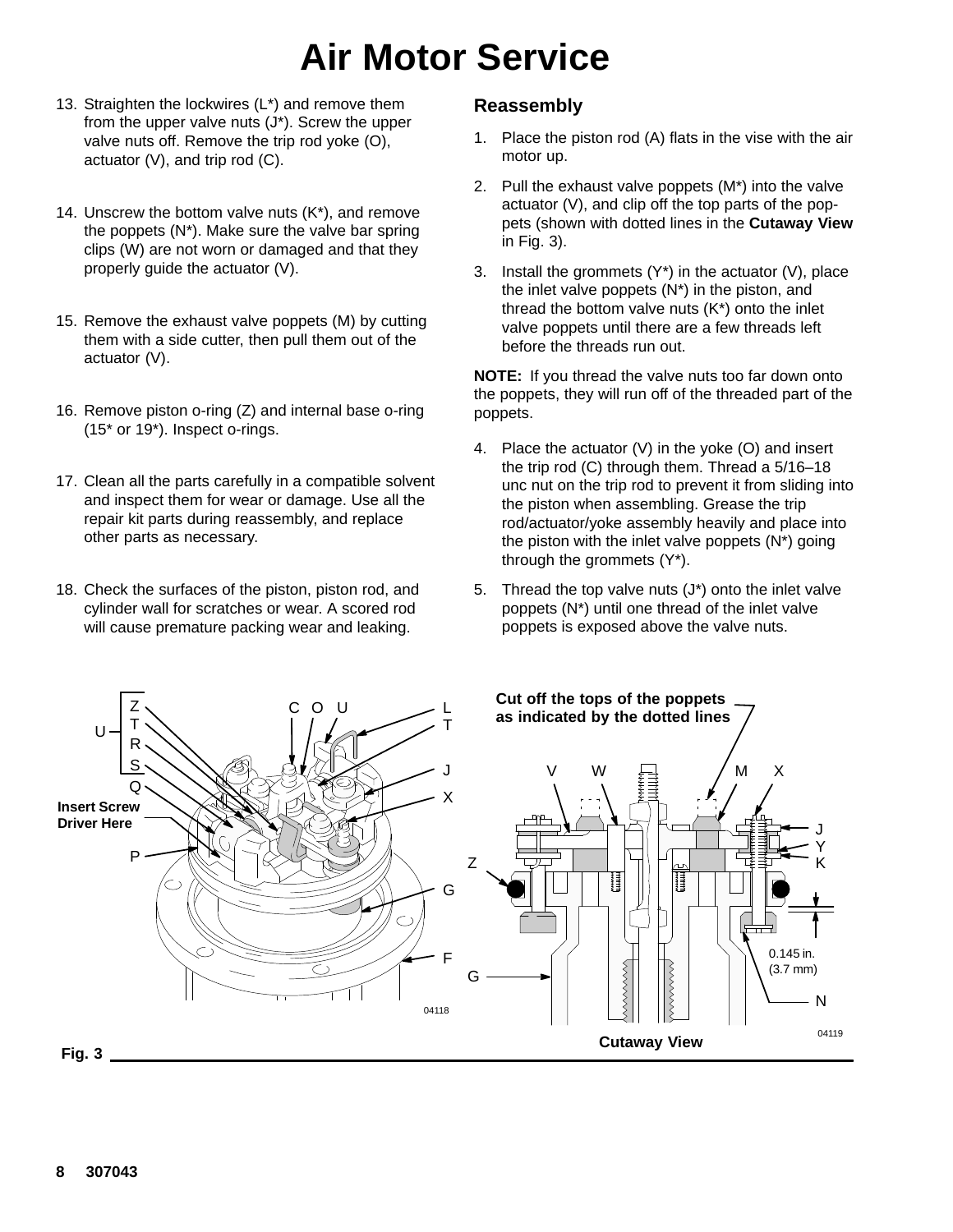- 6. Install the toggle pins (Z) in the yoke (O). Assemble the toggle assembly (U) by placing a well greased spring onto the toggle arm (T) and then the toggle rocker (S). Place the toggle arm (T) ends of the toggle assembly (U) onto the toggle pins, and snap the pivot pin (S) ends of the toggle assembly into the lugs (P).
- 7. Set gap on inlet valve (N) using the .145 in. (3.68 mm) side of gauge 171818. Rotate valve stem (X\*) until snug against gauge, then back off until valve stem slot is lined up with wire holes in valve nut (J\*) (do not back off more than 1/2 turn). See the **Cutaway View** Fig. 3.
- 8. Tighten the bottom valve nuts (K\*) securely by hand.
- 9. Align the holes in the valve nuts  $(K^*)$  and the slots on the tops of the inlet valve poppets (N\*), and drop the lock wires (L\*) through the holes in the valve nuts and into the slots in the inlet valve poppets. Pull the lock wires down tightly, and bend the ends about  $120^\circ$  with needle-pliers so that they cannot be pulled back out of the holes.

### **CAUTION**

Never re-use the old lock wires. They will get brittle and break easily from too much bending.

Do not score the lock wires when you bend them because they will break on the scoring.

- 10. Grease and install the new o-rings on the piston assembly (G) and in the groove in the air motor base (F).
- 11. Clamp the air motor base (F) in a vise by closing the vise jaws on the flange.
- 12. Grease and install the seal (2, 27 or 28) into the air motor base (F). Install bearing (4) and ring retainer (3) into the base for Model 206955. Grease and install the bearing housing assembly (26 or 27) for all other models.
- 13. Grease and install the bearing housing assembly (26 or 27) for all Models except Model 206955, or seal (2\*), ring retainer (3) and bearing (4) for Model 206955 into the air motor base (F).
- 14. Slide the piston rod (A) down through the bearing housing assembly, and lower the piston assembly (G) into the air motor base (F).
- 15. Carefully lower the cylinder (E) straight down onto the piston assembly (G). Tighten the six screws (D) holding the cylinder to the base (F).



To avoid damaging the cylinder wall, lower the cylinder straight down onto the piston. Never tilt the cylinder as it is being lowered.

16. Grip the trip rod (C) with padded pliers. Remove the 5/16 nut from the top of the trip rod. Screw the cap nut (B) onto the trip rod (C), push the cap nut down, and screw it into the top of the cylinder (E).

### **WARNING**



#### **MOVING PARTS HAZARD**

Never operate the air motor with the air motor identification plates removed. The piston and associated parts can amputate a hand or finger caught between them.

- 17. Replace the identification plates (19, 23 or 26) before operating the air motor.
- 18. Before remounting the the air motor to the pump, connect an air hose and run the air motor slowly, starting with just enough air pressure to make the air motor run, and make sure that it operates smoothly.
- 19. Reconnect the ground wire before regular operation.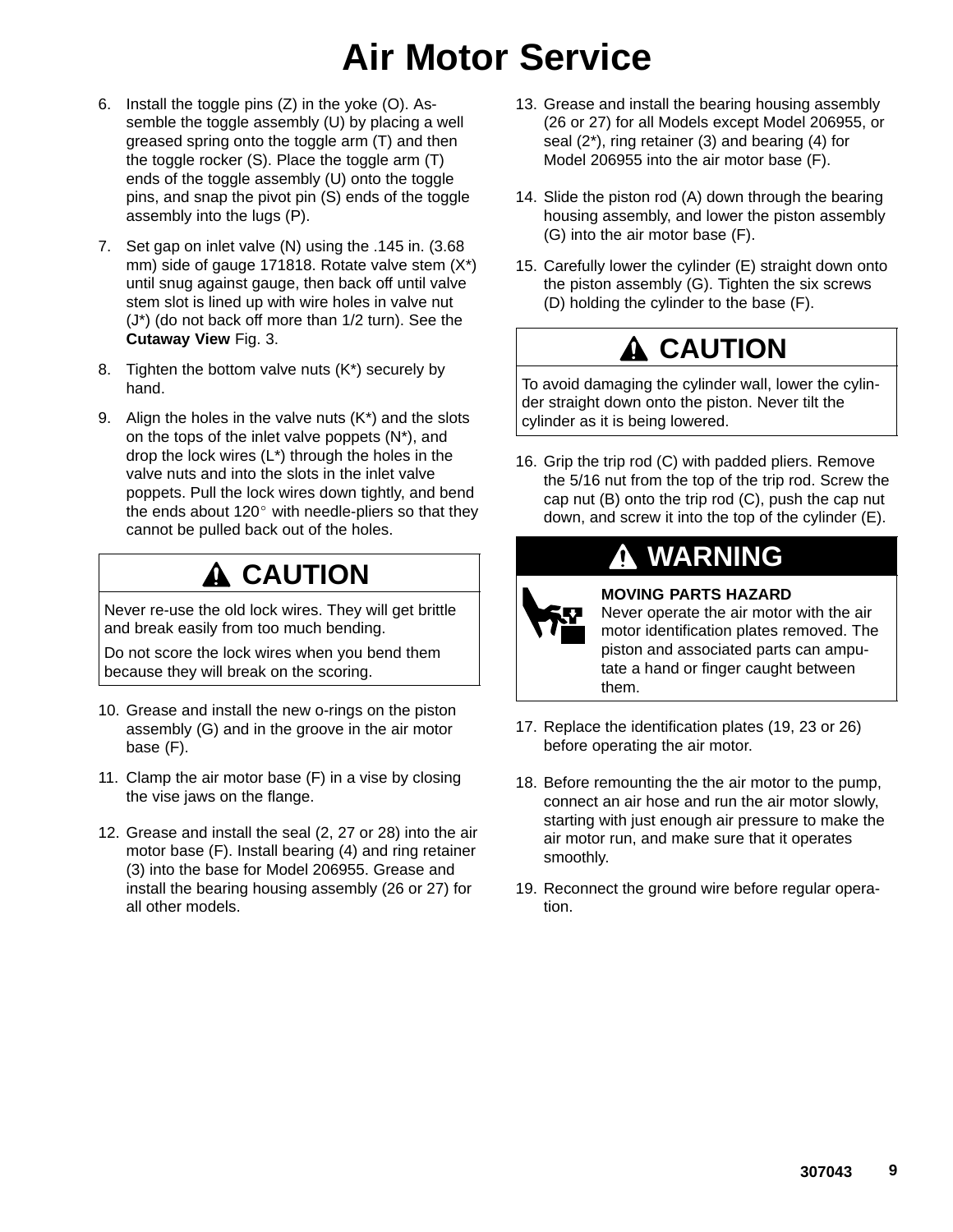### **HINGED CLAMP MOUNTING: SANITARY**

**Model 207546, Series H, Air Motor Assembly** Includes items 1–36

7  $20 1/3$ 21 4 11 5 13  $\mathbb{R}$  $-10*$  $7$ Q 9\* 6 (III)  $\beta$ 24\*  $\mathbb{Q}$ 8\*  $\circledS$  $\overline{32}$ 9\* ☺  $1/31$ 33 25 ∐ 34  $*12 -$ ഭ 23\* 17 B 18 28 ₩ 29 26  $1/27$  $*15.$ NOTE:  $14$ Seal lips face upward 30 19 2 @ 36 .<br>"Wa 35 22 1 05704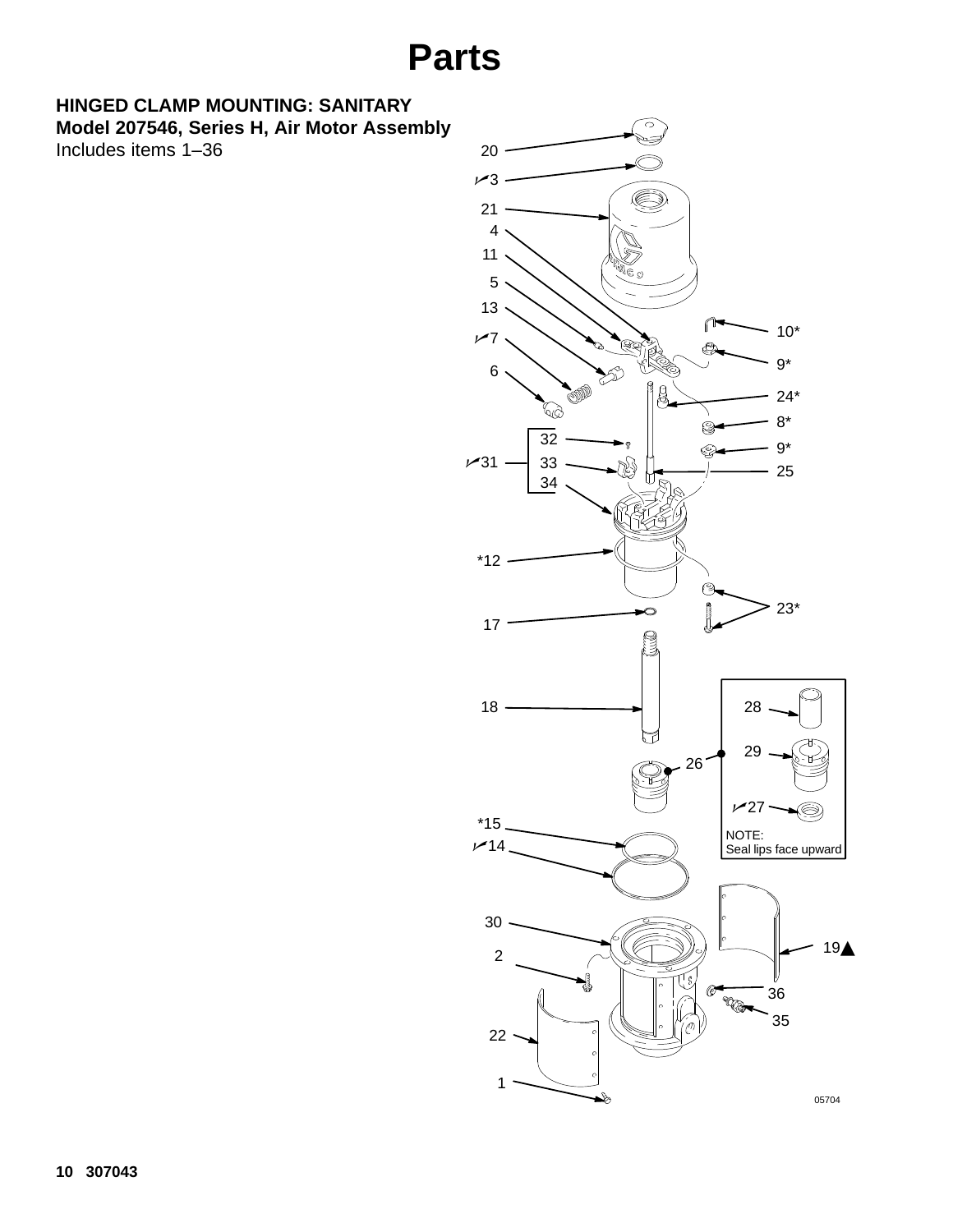### **HINGED CLAMP MOUNTING: SANITARY**

**Model 207546, Series H**, **Air Motor Assembly**

Includes items 1–36

| Ref.            |          |                                  |                | Ref.  |             |                                                      |                |
|-----------------|----------|----------------------------------|----------------|-------|-------------|------------------------------------------------------|----------------|
| No.             | Part No. | <b>Description</b>               | Qty.           | No.   | Part No.    | <b>Description</b>                                   | Qty.           |
| 1               | 17M262   | SCREW, thread-forming, hex       |                | 28    | 101526      | • BEARING                                            | 1              |
|                 |          | head; #8-32 x 0.375 in. (9.5 mm) | 8              | 29    |             | • HOUSING, bearing                                   |                |
| $\overline{2}$  | 101578   | SCREW, hex head;                 |                |       |             | (not sold separately)                                |                |
|                 |          | 5/16 x 0.875 in. (10 mm) long    | 6              | 30    | 239113      | <b>BASE</b>                                          |                |
| 3 <sub>k</sub>  | 156698   | O-RING; buna-N                   | 1              | 31/   | 214036      | PISTON Assy;                                         |                |
| 4               | 158360   | YOKE, rod, trip                  |                |       |             | Includes items 32-34 (also includes                  |                |
| 5               | 158362   | PIN, toggle                      | 2              |       |             | repair kit 206728 when ordered as                    |                |
| 6               | 158364   | ROCKER, toggle                   | $\overline{c}$ |       |             | a replacement part)                                  |                |
| 7 <sub>k</sub>  | 167585   | SPRING, helical compression      | $\overline{2}$ | 32    | 102975      | • SCREW, rd hd mach;                                 |                |
| $8*$            | 158367   | GROMMET, rubber, air intake      | $\overline{2}$ |       |             | no. 6-32 x 0.25" (6.3 mm)                            | $\overline{2}$ |
| 9*              | 160261   | NUT, adjusting                   | 4              | 33    | 172866      | • CLIP, spring                                       | $\overline{2}$ |
| $10*$           | 160618   | LOCKWIRE, transfer valve         | 2              | 34    |             | • PISTON, bare                                       |                |
| 11              | 172867   | <b>ACTUATOR, valve</b>           | 1              |       |             | (not sold separately)                                |                |
| $12*$           | 160621   | O-RING, nitrile rubber           | 1              | 35    | 104029      | LUG, grounding                                       |                |
| 13              | 160623   | ARM, toggle                      | 2              | 36    | 104582      | WASHER, tab                                          |                |
| 14 <sub>k</sub> | 160624   | O-RING, buna-N                   |                |       |             |                                                      |                |
| $15*$           | 160625   | O-RING, buna-N                   |                |       |             | Keep these spare parts on hand to reduce down        |                |
| 17 <sub>k</sub> | 160932   | GASKET; copper                   |                | time. |             |                                                      |                |
| 18              | 177136   | ROD; piston                      |                |       |             | These parts are included in Repair Kit 206728,       |                |
| 19 <sub>A</sub> | 172573   | PLATE, warning (English)         |                |       |             | which may be purchased separately. See page 16.      |                |
| 20              | 169627   | NUT, cap                         |                |       |             |                                                      |                |
| 21              | 169628   | <b>CYLINDER</b>                  |                |       |             | If you have operators who do not read English, or-   |                |
| 22              | 172572   | PLATE, identification            | 1              |       |             | der one of the following labels from your Graco dis- |                |
| $23*$           | 236079   | POPPET, valve; urethane          | 2              |       |             | tributor. Paste the label over the English warning   |                |
| $24*$           | 170709   | POPPET, valve; urethane          | $\overline{2}$ |       | plate (19). |                                                      |                |
| 25              | 203965   | ROD, trip                        | 1              |       |             |                                                      |                |
| 26              | 207547   | <b>BEARING HOUSING Assy:</b>     |                |       | 290460      | <b>FRENCH</b>                                        |                |
|                 |          | Includes items 27-29             | 1              |       | 290461      | <b>GERMAN</b>                                        |                |
| 27 <sub>k</sub> | 16H224   | $\cdot$ SEAL                     | 1              |       | 290462      | <b>SPANISH</b>                                       |                |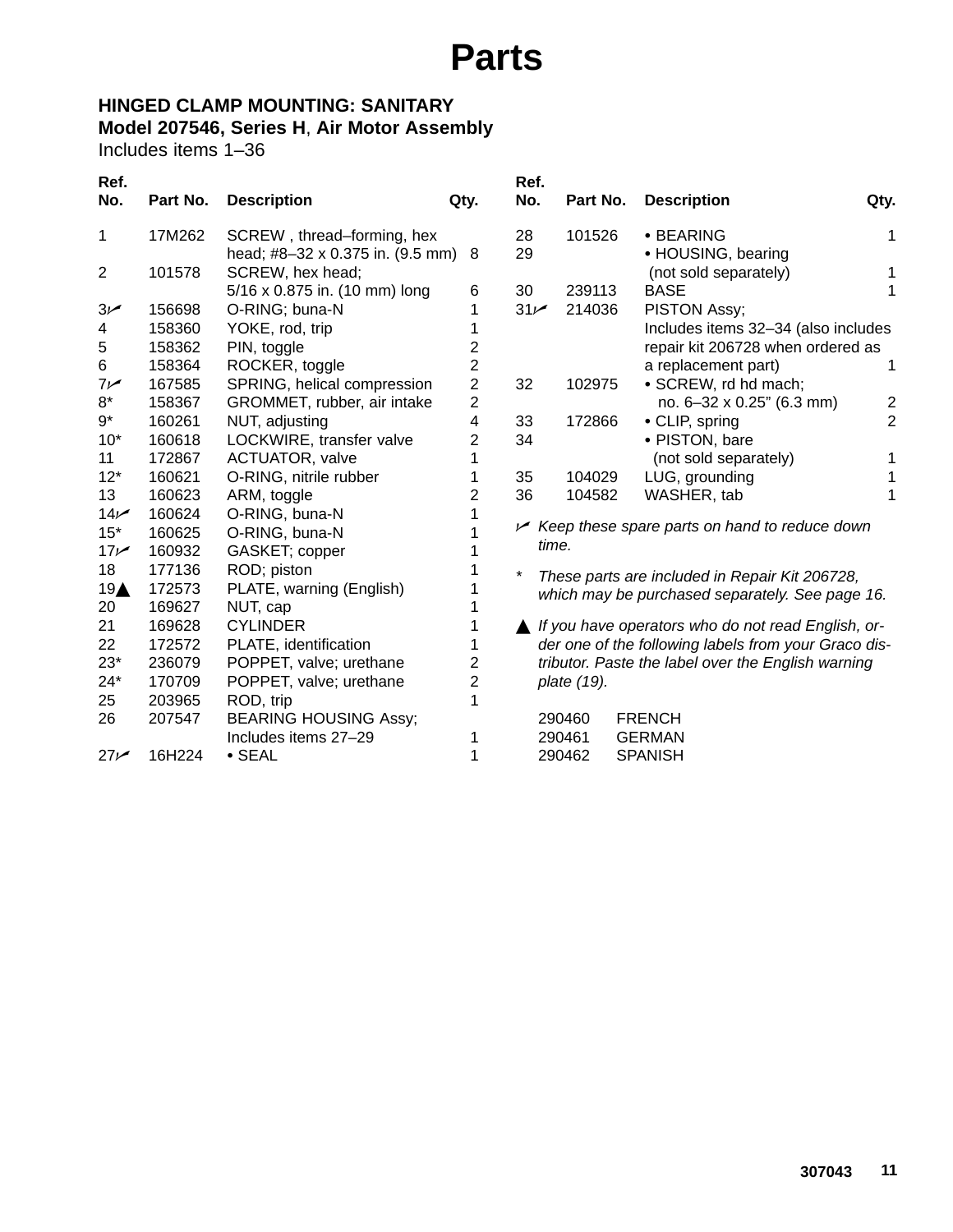#### **STANCHION TUBE MOUNTING Model 206955, Series K, Air Motor Assembly** Includes items 1–37

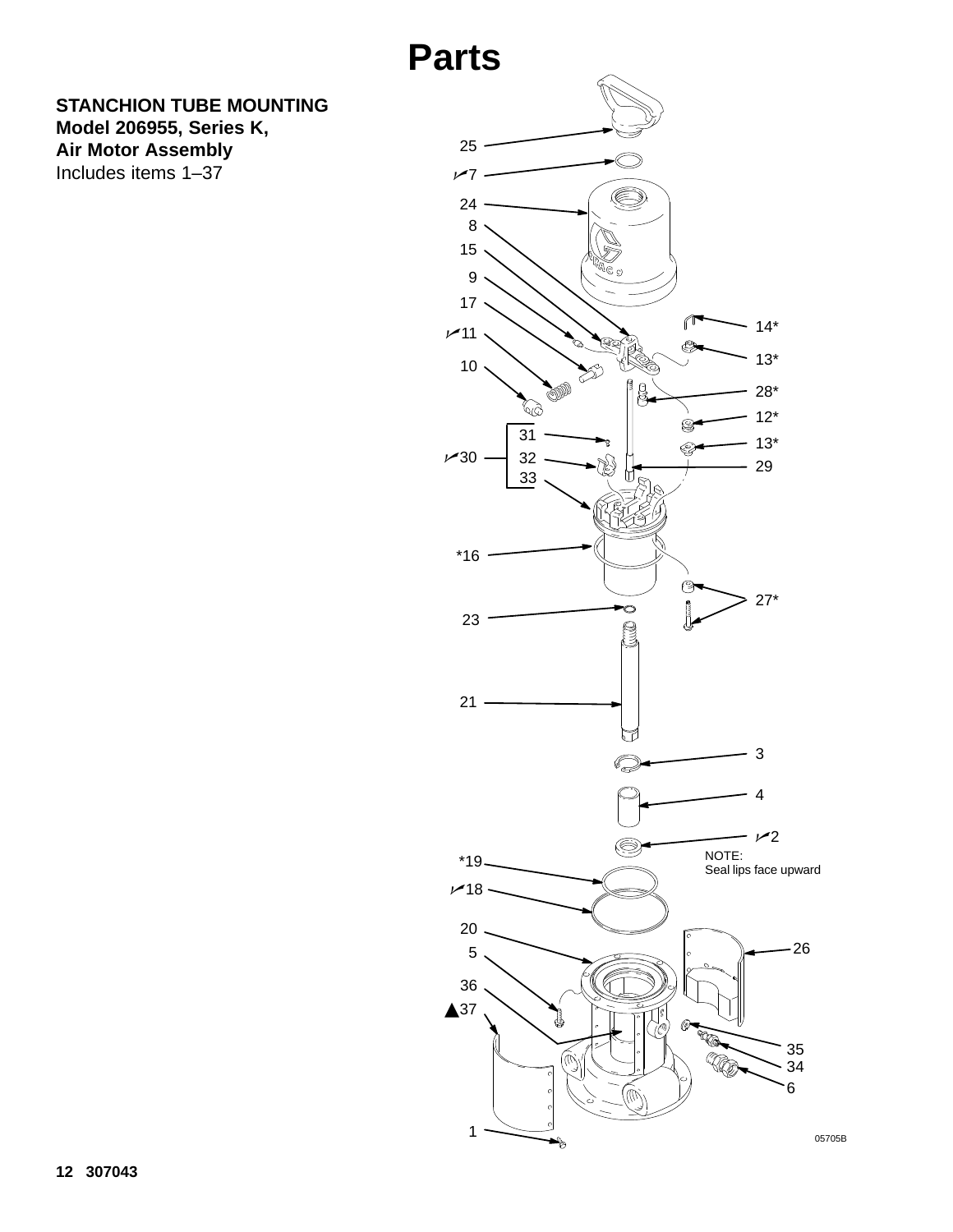### **STANCHION TUBE MOUNTING**

### **Model 206955, Series K, Air Motor Assembly**

Includes items 1–37

| Ref.<br>No.     | Part No. | <b>Description</b>             | Qty.           | Ref.<br>No.     | Part No.    | <b>Description</b>                                       | Qty.           |
|-----------------|----------|--------------------------------|----------------|-----------------|-------------|----------------------------------------------------------|----------------|
| 1               | 17M262   | SCREW, thread-forming, hex     |                | $28*$           | 170709      | POPPET, valve; urethane                                  | $\overline{2}$ |
|                 |          | head; #8-32 x 0.375" (9.5 mm). | 16             | 29              | 203965      | ROD, trip                                                | 1              |
| 2 <sub>k</sub>  | 16H224   | <b>SEAL</b>                    |                | 30 <sub>k</sub> | 214036      | PISTON Assy; Includes items                              |                |
| 3               | 101525   | RING, retainer                 |                |                 |             | 31-33 (also includes                                     |                |
| 4               | 101526   | <b>BEARING</b>                 |                |                 |             | repair kit 206728 when                                   |                |
| 5               | 101578   | SCREW, hex head;               |                |                 |             | ordered as a replacement part)                           | 1              |
|                 |          | 5/16 x 0.875 in. (10 mm) long  | 6              | 31              | 102975      | • SCREW, rd hd mach;                                     |                |
| 6               | 155665   | UNION, straight adapter;       |                |                 |             | no. 6-32 x 0.25" (6.3 mm)                                | $\overline{2}$ |
|                 |          | $3/8$ npt(mxf)                 | 1              | 32              | 172866      | • CLIP, spring                                           | $\overline{2}$ |
| 7 <sub>k</sub>  | 156698   | O-RING; buna-N                 |                | 33              |             | · PISTON, bare                                           |                |
| 8               | 158360   | YOKE, rod, trip                |                |                 |             | (not sold separately)                                    |                |
| 9               | 158362   | PIN, toggle                    | 2              | 34              | 104029      | LUG, grounding                                           |                |
| 10              | 158364   | ROCKER, toggle                 | $\overline{2}$ | 35              | 104582      | WASHER, tab                                              |                |
| 11 <sub>k</sub> | 167585   | SPRING, helical compression    | $\overline{2}$ | 36              | 180233      | LABEL, warning                                           |                |
| $12*$           | 158367   | GROMMET, rubber, air intake    | $\overline{2}$ | 37 <sub>A</sub> | 241650      | PLATE, warning (English)                                 |                |
| $13*$           | 160261   | NUT, adjusting                 | 4              |                 |             | $\swarrow$ Keep these spare parts on hand to reduce down |                |
| $14*$           | 160618   | LOCKWIRE, transfer valve       | $\overline{2}$ | time.           |             |                                                          |                |
| 15              | 172867   | <b>ACTUATOR, valve</b>         |                |                 |             |                                                          |                |
| $16*$           | 160621   | O-RING; nitrile rubber         | 1              | $\ast$          |             | These parts are included in Repair Kit 206728,           |                |
| 17              | 160623   | ARM, toggle                    | 2              |                 |             | which may be purchased separately. See page 16.          |                |
| 18 <sub>k</sub> | 160624   | O-RING, buna-N                 |                |                 |             |                                                          |                |
| $19*$           | 160625   | O-RING, buna-N                 |                |                 |             | If you have operators who do not read English, or-       |                |
| 20              | 160885   | <b>BASE</b>                    |                |                 |             | der one of the following labels from your Graco dis-     |                |
| 21              | 160886   | ROD; piston                    |                |                 |             | tributor. Paste the label over the English warning       |                |
| $23 -$          | 160932   | GASKET; copper                 |                |                 | plate (37). |                                                          |                |
| 24              | 164186   | <b>CYLINDER</b>                |                |                 |             |                                                          |                |
| 25              | 164704   | NUT, cap; with carry handle    |                |                 | 290460      | <b>FRENCH</b>                                            |                |
| 26              | 241651   | PLATE, identification          |                |                 | 290461      | <b>GERMAN</b>                                            |                |
| $27*$           | 236079   | POPPET, valve; urethane        | $\overline{2}$ |                 | 290462      | <b>SPANISH</b>                                           |                |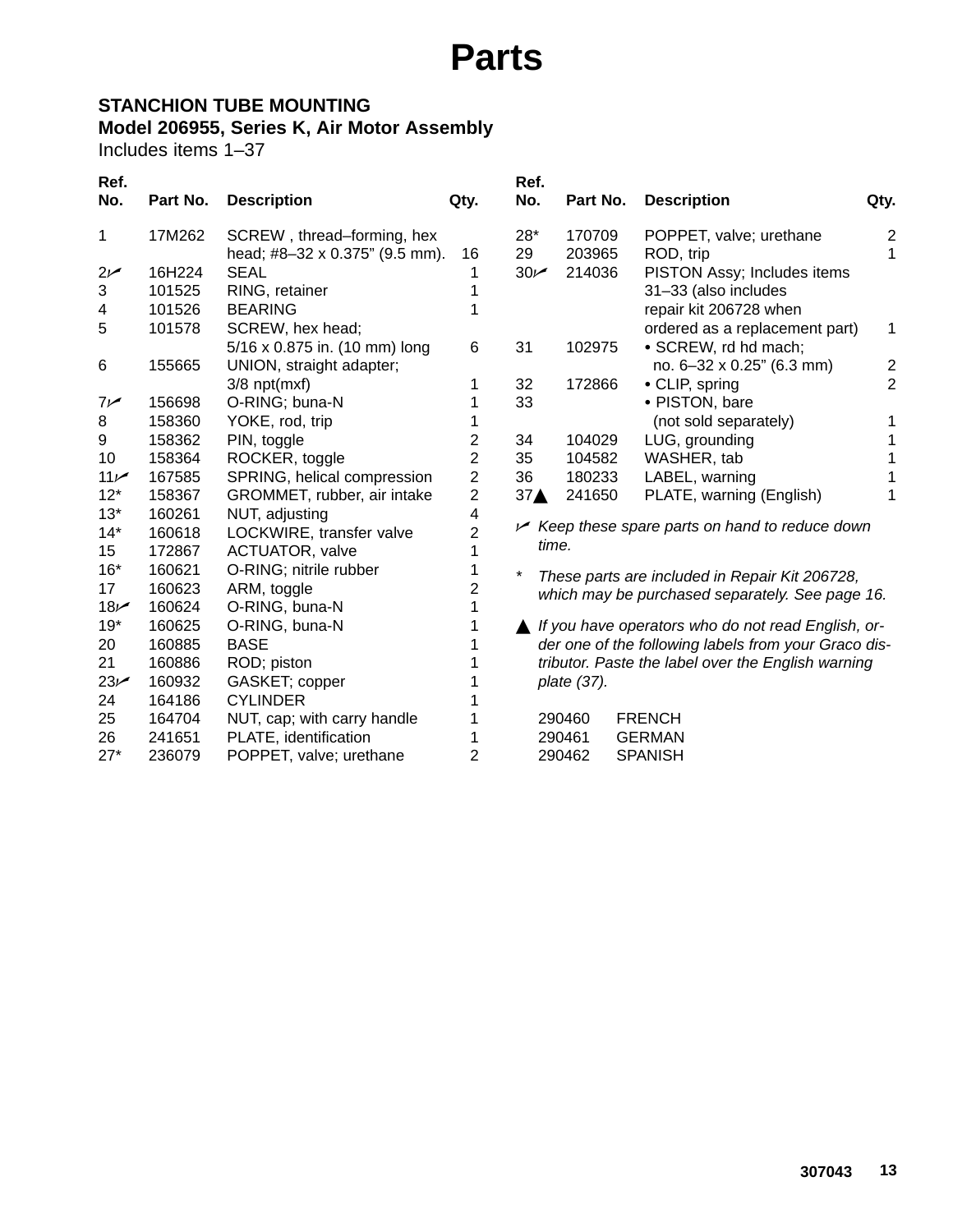**Model 205997, Series K Air Motor Assembly** Includes: 1, 3–19, 23, 25–34, 36–43

**Model 215363, Series D Air Motor Assembly** Includes: 1, 3–19, 21, 23, 25–34, 37–43

**Model 222791, Series D Air Motor Assembly** Includes: 1–23, 25–34, 39–43

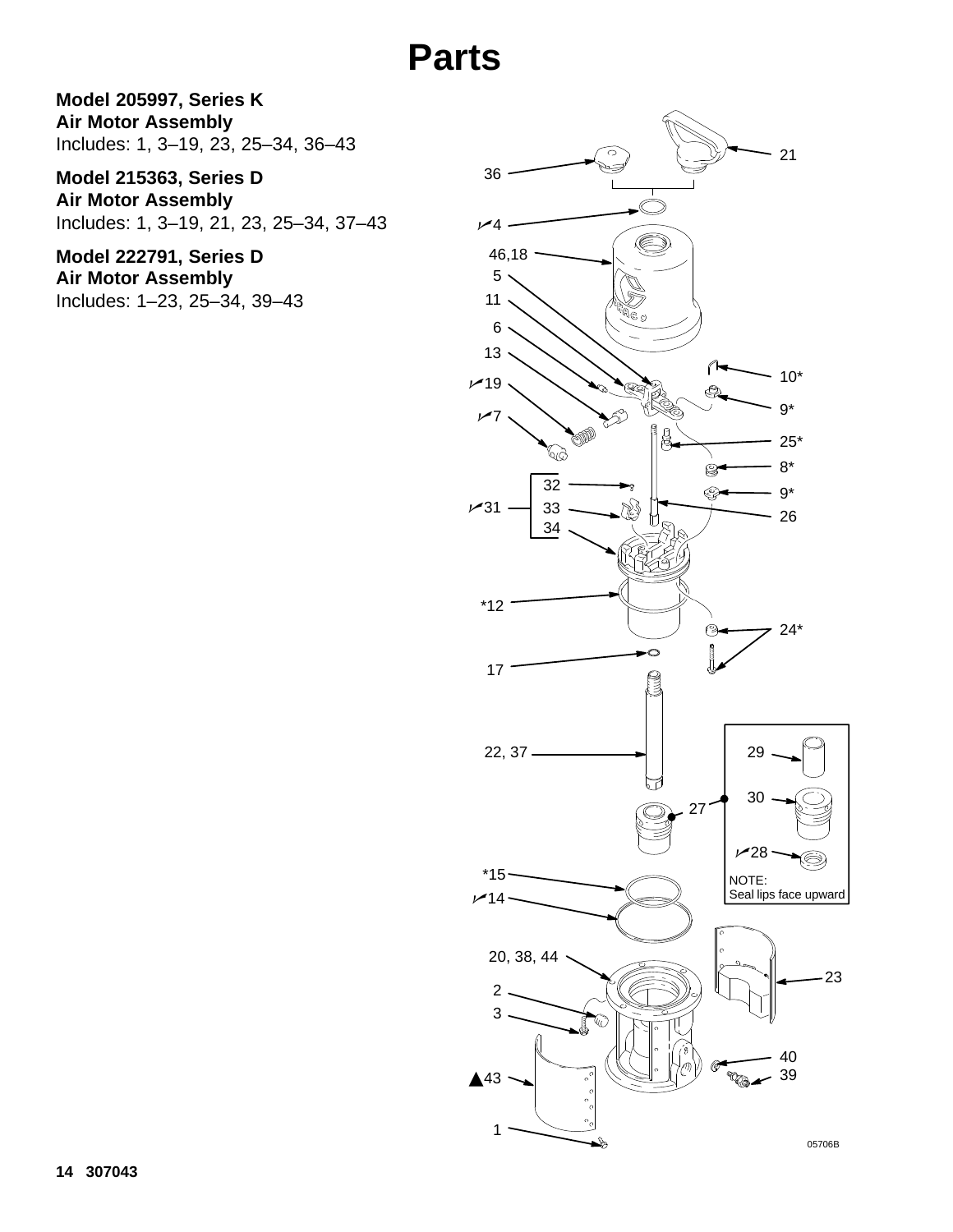**Ref.**

**Model 205997, Series K Air Motor Assembly**

Includes: 1, 3–19, 23, 25–34, 36–43

**Model 215363, Series D Air Motor Assembly**

Includes: 1, 3–19, 21, 23, 25–34, 37–43

### **Model 222791, Series D Air Motor Assembly**

Includes: 1–23, 25–34, 39–43

| Ref.<br>No.     |        | Part No. Description                                              | Qty.                    |
|-----------------|--------|-------------------------------------------------------------------|-------------------------|
| 1               | 17M262 | SCREW, thread-forming, hex<br>head; #8-32 x 0.375 in. (9.5 mm) 16 |                         |
| 2               | 100361 | PLUG, pipe; 1/2 in. npt                                           | 1                       |
| 3               | 101578 | SCREW, hex head;                                                  |                         |
|                 |        | 5/16 x 0.875 in. (10 mm) long                                     | 6                       |
| ممرا            | 156698 | O-RING; buna-N                                                    | 1                       |
| 5               | 158360 | YOKE, rod, trip                                                   | 1                       |
| 6               | 158362 | PIN, toggle                                                       | $\overline{\mathbf{c}}$ |
| سما7            | 158364 | ROCKER, toggle                                                    | $\overline{c}$          |
| $8*$            | 158367 | GROMMET, rubber, air intake                                       | $\overline{\mathbf{c}}$ |
| 9*              | 160261 | NUT, adjusting                                                    | 4                       |
| $10*$           | 160618 | LOCKWIRE, transfer valve                                          | $\overline{\mathbf{c}}$ |
| 11              | 172867 | <b>ACTUATOR, valve</b>                                            | $\overline{1}$          |
| $12*$           | 160621 | O-RING, nitrile rubber                                            | $\overline{1}$          |
| 13              | 160623 | ARM, toggle                                                       | $\overline{c}$          |
| 14 <sub>k</sub> | 160624 | O-RING, buna-N                                                    | $\overline{1}$          |
| $15*$           | 160625 | O-RING, buna-N                                                    | 1                       |
| 17 <sub>k</sub> | 160932 | GASKET; copper                                                    | 1                       |
| 18              | 164186 | <b>CYLINDER</b>                                                   | 1                       |
| 19 <sub>1</sub> | 167585 | SPRING, helical compression                                       | $\overline{c}$          |
| 20              | 184270 | <b>BASE</b>                                                       | 1                       |
| 21              | 164704 | NUT, cap; with carry handle                                       | 1                       |
| 22              | 164705 | ROD; piston                                                       | 1                       |
| 23              | 241651 | PLATE, identification                                             | 1                       |
| $24*$           | 236079 | POPPET, valve; urethane                                           | $\overline{\mathbf{c}}$ |
| $25*$           | 170709 | POPPET, valve; urethane                                           | $\overline{2}$          |
| 26              | 203965 | ROD, trip                                                         | 1                       |
| 27              | 205529 | <b>BEARING HOUSING:</b>                                           |                         |
|                 |        | Includes 28-30                                                    | 1                       |
| 28 <sub>1</sub> | 16H224 | $\bullet$ SEAL                                                    | 1                       |
| 29              | 101526 | $\bullet$ BEARING                                                 | 1                       |
| 30              | 164701 | • NUT, packing                                                    | 1                       |

| No.                      | Part No. | <b>Description</b>                                  | Qty. |
|--------------------------|----------|-----------------------------------------------------|------|
| 31 $\blacktriangleright$ | 214036   | PISTON Assy;<br>Includes items 32-34 (also includes |      |
|                          |          | repair kit 206728 when ordered                      |      |
|                          |          | as a replacement part)                              | 1    |
| 32                       | 102975   | • SCREW, rd hd mach;                                |      |
|                          |          | no. 6-32 x 0.25" (6.3 mm)                           | 2    |
| 33                       | 172866   | • CLIP, spring                                      | 2    |
| 34                       |          | · PISTON, bare                                      |      |
|                          |          | (not sold separately)                               | 1    |
| 36                       | 161435   | NUT, cap                                            | 1    |
| 37                       | 177136   | ROD, piston                                         | 1    |
| 38                       | 205998   | BASE                                                | 1    |
| 39                       | 104029   | LUG, grounding                                      | 1    |
| 40                       | 104582   | WASHER, tab                                         | 1    |
| 42                       | 180233   | LABEL, warning                                      | 1    |
| $43\blacktriangle$       | 241650   | PLATE, warning (English)                            | 1    |
| 44                       | 609354   | <b>BASE</b>                                         | 1    |
| 46                       | 609353   | <b>CYLINDER</b>                                     | 1    |

 *Keep these spare parts on hand to reduce down time.*

*\* These parts are included in Repair Kit 206728, which may be purchased separately. See page 16.*

 *If you have operators who do not read English, order one of the following labels from your Graco distributor. Paste the label over the English warning plate (43).*

| 290460 | FRENCH         |
|--------|----------------|
| 290461 | GERMAN         |
| 290462 | <b>SPANISH</b> |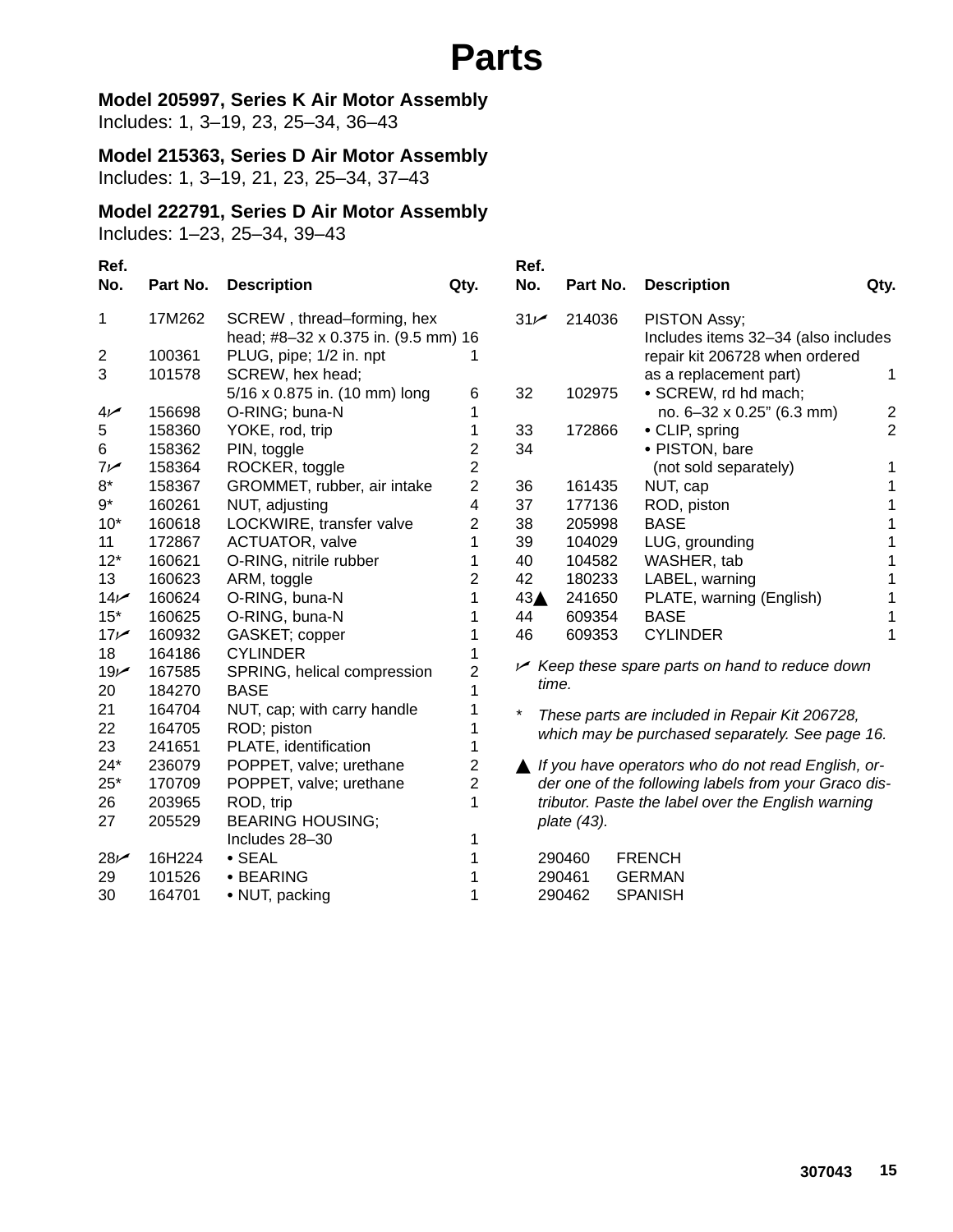## **Accessories**

#### **BLEED-TYPE MASTER AIR VALVE (REQUIRED)**

300 psi (21 bar, 2.1 MPa) Maximum Working Pressure Relieves air trapped in the air line between the pump air inlet and this valve when closed.

**107141** 3/4 npt (m x f) inlet and outlet **107142** 1/2 npt (m x f) inlet and outlet

#### **GROUNDING WIRE 222011**

25 ft (7.6 m) long, 12 awg For grounding pump



**GAUGE 171818** For adjusting the air transfer valves.

**TRIP ROD PLIERS 207579** Special padded pliers for gripping the air motor trip rod.

**AIR MOTOR REPAIR KIT 206728** Contains replacements parts noted in the **Parts**.

**MONARK MUFFLER CONVERSION KIT 241953** Converts Monark motors to new style muffler plates.



#### **SILENCER KIT 215354**

Fits Monark Air Motors Models 206955, 222991, 205997 and 215363. See Instruction Manual 307361.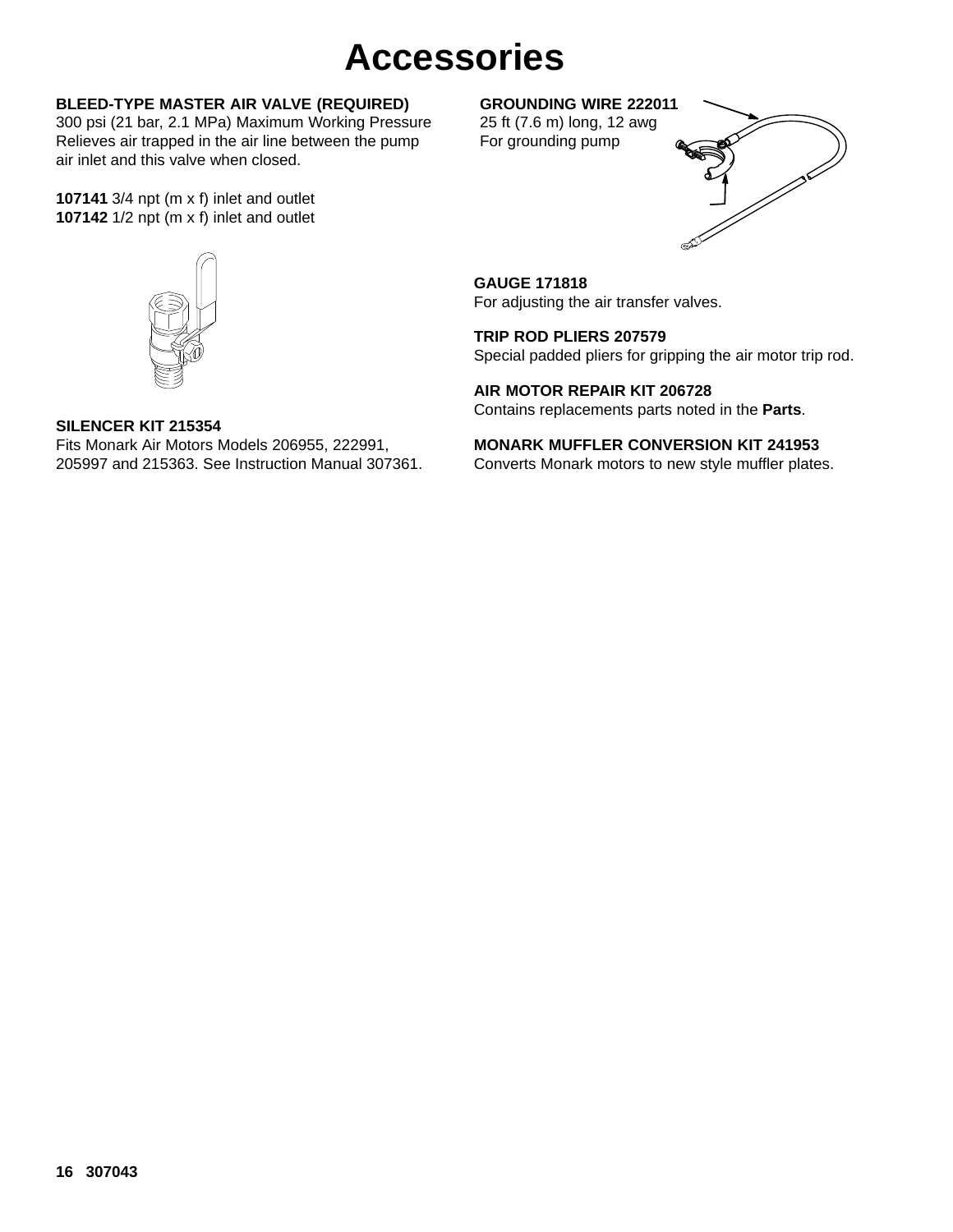## **Dimensional Drawings**



## **Mounting Hole Layouts**

### **3 Tie Rod Pumps** 05707 5 in. (127 mm) 2.5 in. (64 mm) 0.28 in. (7.1 mm) diameter 4.38 in. (111.3 mm) diameter

**2 Stanchion Tube Pumps**



### **Technical Data**

05709

| <b>Maximum Working Pressure</b><br>180 psi (12 bar, 1.2 MPa) |
|--------------------------------------------------------------|
|                                                              |
| Effective piston diameter  3 in. (76 mm)                     |
|                                                              |
| Sound Data*                                                  |
| Sound Level at 180 psi, 25 cycles/min: 96 dBa                |
| Sound Power at 180 psi, 25 cycles/min: 112 dBa               |
|                                                              |

| Air Valves  Urethane                |  |
|-------------------------------------|--|
| Valve mechanism  Balanced; detented |  |
|                                     |  |
|                                     |  |

\* Tested in accordance with ISO 3744.